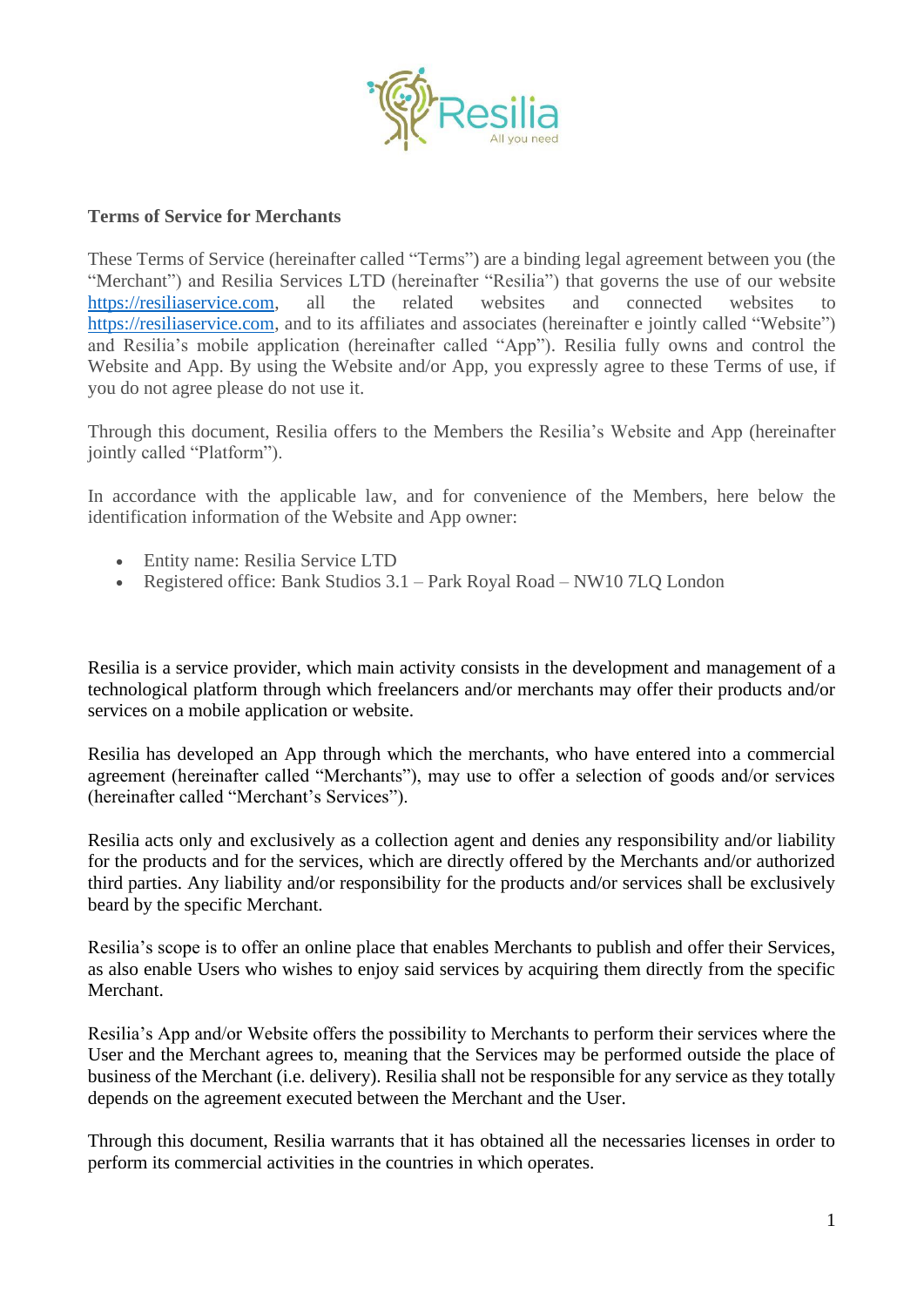

Users and Merchants hereinafter jointly "Members".

## **1. Terms of use**

By accessing the Platform, and voluntarily creating a profile, all Members expressly recognize and agree to these Terms as well as those of the Privacy Policy and Cookie Policy.

# **2. Merchant Profile**

Resilia offers the Merchants the opportunity to share their services with the Resilia's community of Users, and granting them access to a new customer base. The Merchant has total control on the performance of the service(s), the costs of the service(s) and rules of the service(s), as also the creation of the Advertisement. The Merchant shall indemnify Resilia for every kind of liability and/or responsibility. The economic conditions for the use of the Platform are set forth in these Terms and/or will be separately forwarded to the Merchant. The Merchant accepts that Resilia could modify and/or change these economic conditions by giving a by giving a 30 days' notice. In case Resilia modify the economic conditions applied to the single Merchant, and the Merchant does not agree, the Merchant may terminate this agreement as provided herein.

### **3. Search for Merchants on the Platform**

The User can search the services offered by the Merchants by using different search criteria such as the type of service, the geographic location, availability of the service, etc. In order to have the best result, the User can apply different filters based on the relevance of the service as also other filtering criteria. The relevance is a quantification and evaluation of several factors, such as price, availability, reviews, customer care and so on.

### **4. Position in the research results**

The position if the Advertisement in the research on Resilia's Platform depends on a series of factors including the following:

- Users defined research parameters (e.g. kind of service, price range),
- Characteristic of the Advertisement (e.g. price, calendar availability, number quality of the images, Reviews, kind of service, popularity on social media),
- User experience of reservation (e.g. customer care and history of user cancellation, easy booking),
- Merchant's specific requirements,
- Users preferences (e.g. saved announces, place from which the users are searching).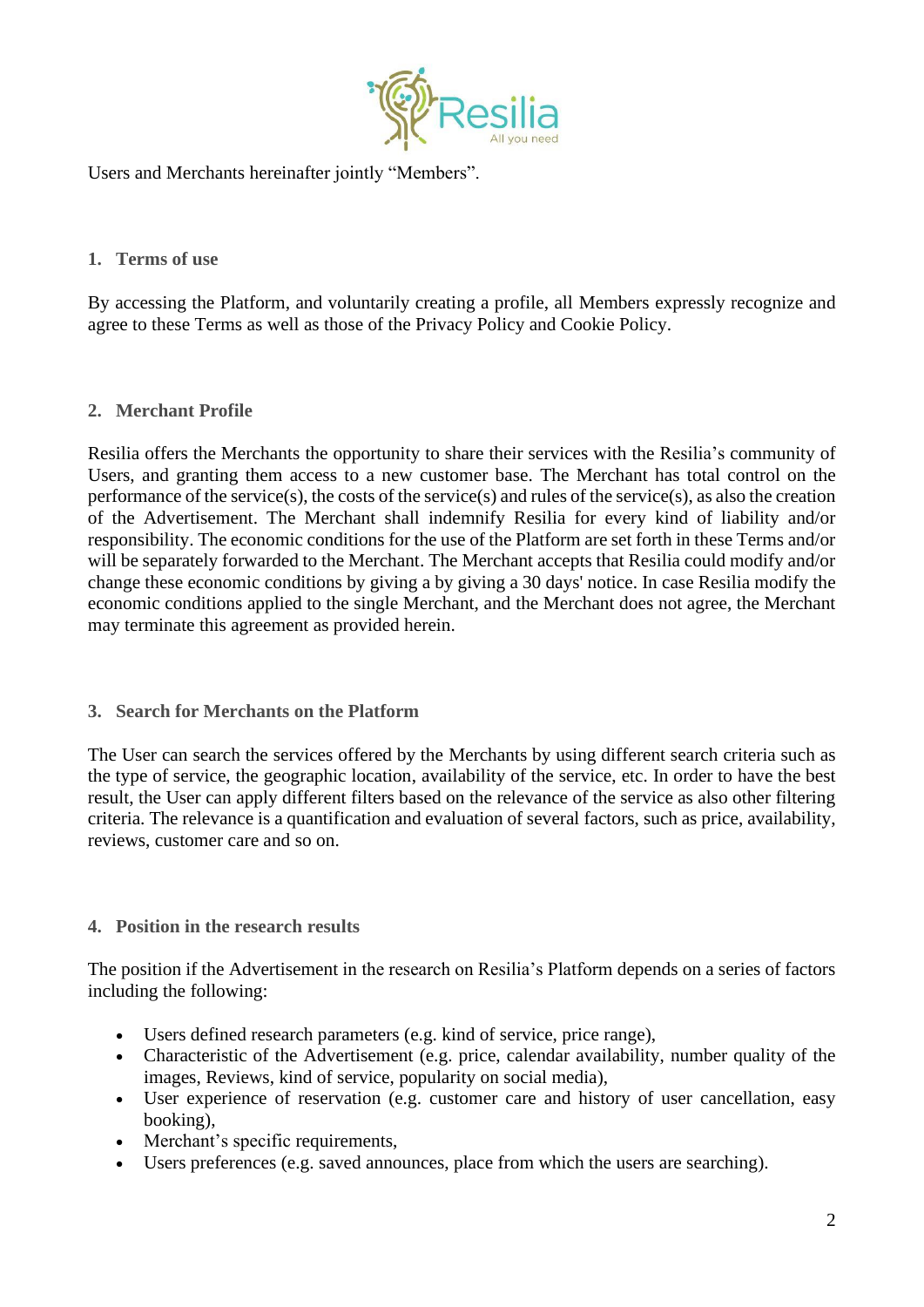

The results of the research could appear different on our mobile Application from the ones on the website. Resilia may agree with a Merchant to promote an Advertisement, in the search query or generally on the Resilia's Platform by paying an extra fee. More information on the factors which determines the way of visualization in the research results of the Advertisement and on our promotional programs are available on request

If, after 25 review scores of a single Merchant, the average of the total score is equal or less than 4 (four), based on a scale ranging from 0 to 5, Resilia reserves the right to obscure and, therefore render the Merchant not visible, on the Resilia Platform for a maximum duration of 60 days or at the discretion of Resilia. After such, the Merchant will be made visible again, but if his review score based on the average of the next 25 successive votes, is again equal or less than four, Resilia may once again render the Merchant not visible on the Resilia Platform for 120 days, or at Resilia's discretion, terminate this agreement.

## **5. Booking of services**

When the User books a Service from a Merchant through an Advertisement, the User agrees to pay all charges and fees arising from such booking, including the price indicated in the Advertisement, applicable costs, taxes and any other items identified during the payment process (collectively, the "Total Price"). When the User receives the booking confirmation, a contractual relationship arises between the User and the Merchant for such Merchant's Services (sometimes called "booking" in these Terms). Some Merchants work with a co-merchant or with a team to provide their Services.

### **6. Agreement with the User**

When the Merchants accepts a booking request or receives a booking confirmation through the Resilia platform a contractual relationship arises between the User and the Merchant, and as such, the Merchant is responsible for performing the Service according with these Terms and the specific terms and costs specified in his own Advertisement. The Merchant agrees to pay any applicable cost, such as the cost of the Resilia Platform service (and the applicable taxes) for each booking. Resilia will retain the amounts due from the fee payed by the User, unless there is a different agreement between Resilia and the Merchant. All terms or conditions that are included in any additional contract with the Users must: (i) be consistent with these Terms and the information provided in the Advertisement and (ii) be clearly indicated in the description thereof.

# **7. Independence of Merchants**

The Merchant is an independent party and under no condition shall be considered an employee, agent, joint venture or partner of Resilia. Resilia only acts as a payment collection agent. Resilia does not direct or control the Merchant's Services, and this constitutes a clear indication that the Merchant has full discretion as to whether and when to provide these Services, as also at what price and under what conditions to offer them.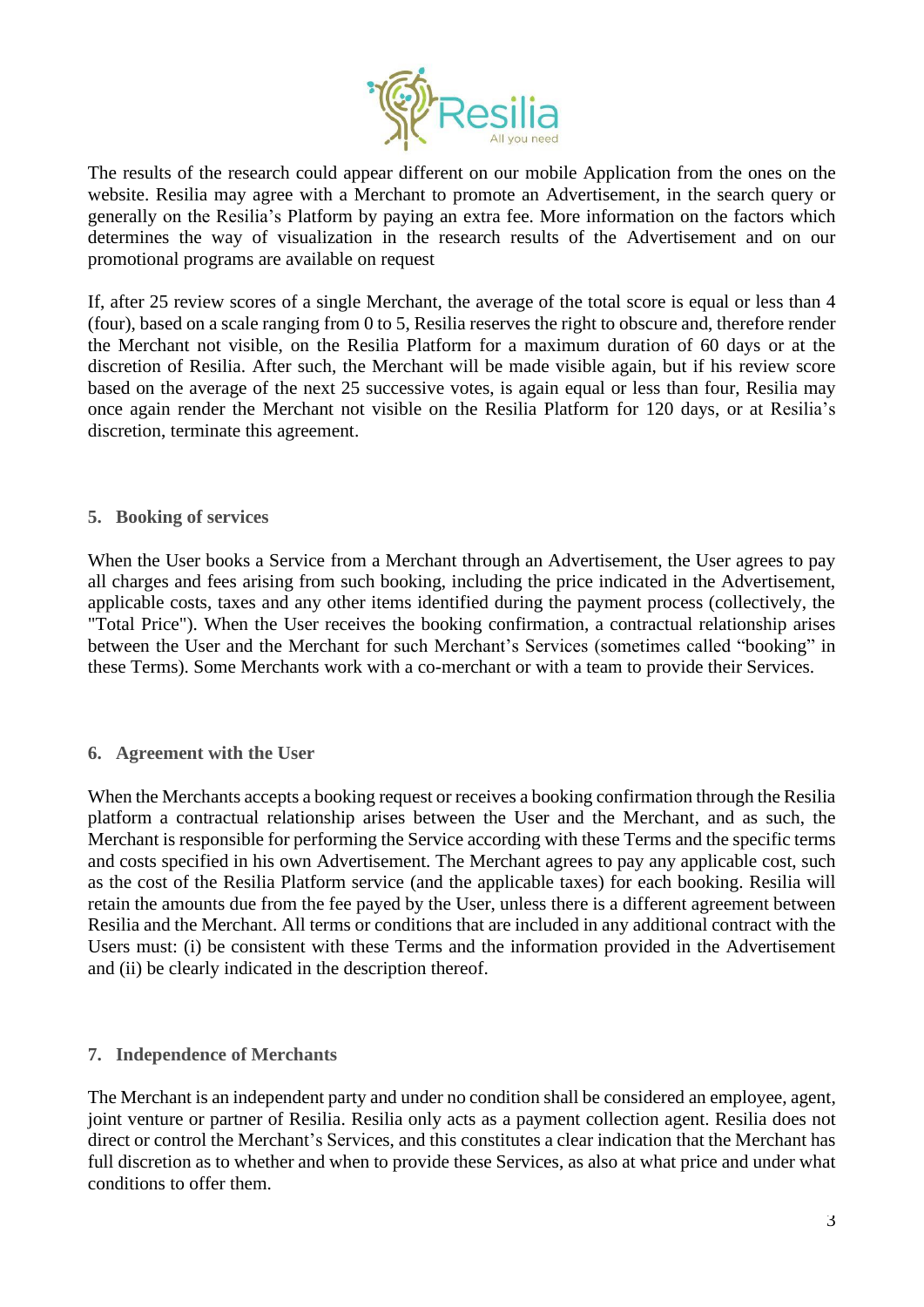

## **8. Advertisement**

## **8.1. Creation and management of the Advertisement**

The Resilia Platform provides tools that simplify the configuration and management of the Advertisement. The Advertisement must include complete and accurate information about the Service offered, the price, additional costs and any rules or requirements applicable to Users or to the Advertisement itself. The Merchant is responsible for the actions and omissions as well as to keep up to date and accurate information (including the availability of the calendar) and content (such as photos) of the Advertisement.

## **8.2. Legal Obligations**

The Merchant is responsible for understanding and fully complying with any applicable law, rule, regulation and contractual obligations with third parties that are applicable to the Merchant's Services, such as, for example, matters relating to professional liability, or the rules of trade associations (included, but not limited to: regulations of a professional body, rules of conduct and ethics, etc.). The Merchant is responsible for verifying and complying with any applicable rules for the Merchant's Services that it intends to offer. The information Resilia provides about legal requirements is for information purposes only, it does not constitute legal advice in any way, and as such Merchants shall seek its own legal advice. The Merchant is responsible for the management and use of personal data of Users and others, in compliance with the laws on privacy and these Terms, included or standards on Merchants' privacy.

**8.3. Responsibility of the Merchant**

The Merchant is responsible for the Services offered to the Users. The Merchant is also responsible for his own actions (and omissions) and for the actions (and omissions) of anyone whom he allows to join for and during the execution of the Services. It is the responsibility of the Merchant to determine the price, the rules and the requirements of the Services and the Advertisement. In the description of the Advertisement the Merchant shall explain all costs and charges, and may not collect additional costs or charges outside the Resilia Platform, except those expressly authorized by Resilia. It is strictly forbidden to encourage Users to create other accounts, post reviews, provide their contact information or take other actions outside of the Resilia Platform.

# **9. Cancellations, refunds and changes to bookings**

### **9.1. Cancellations and refunds**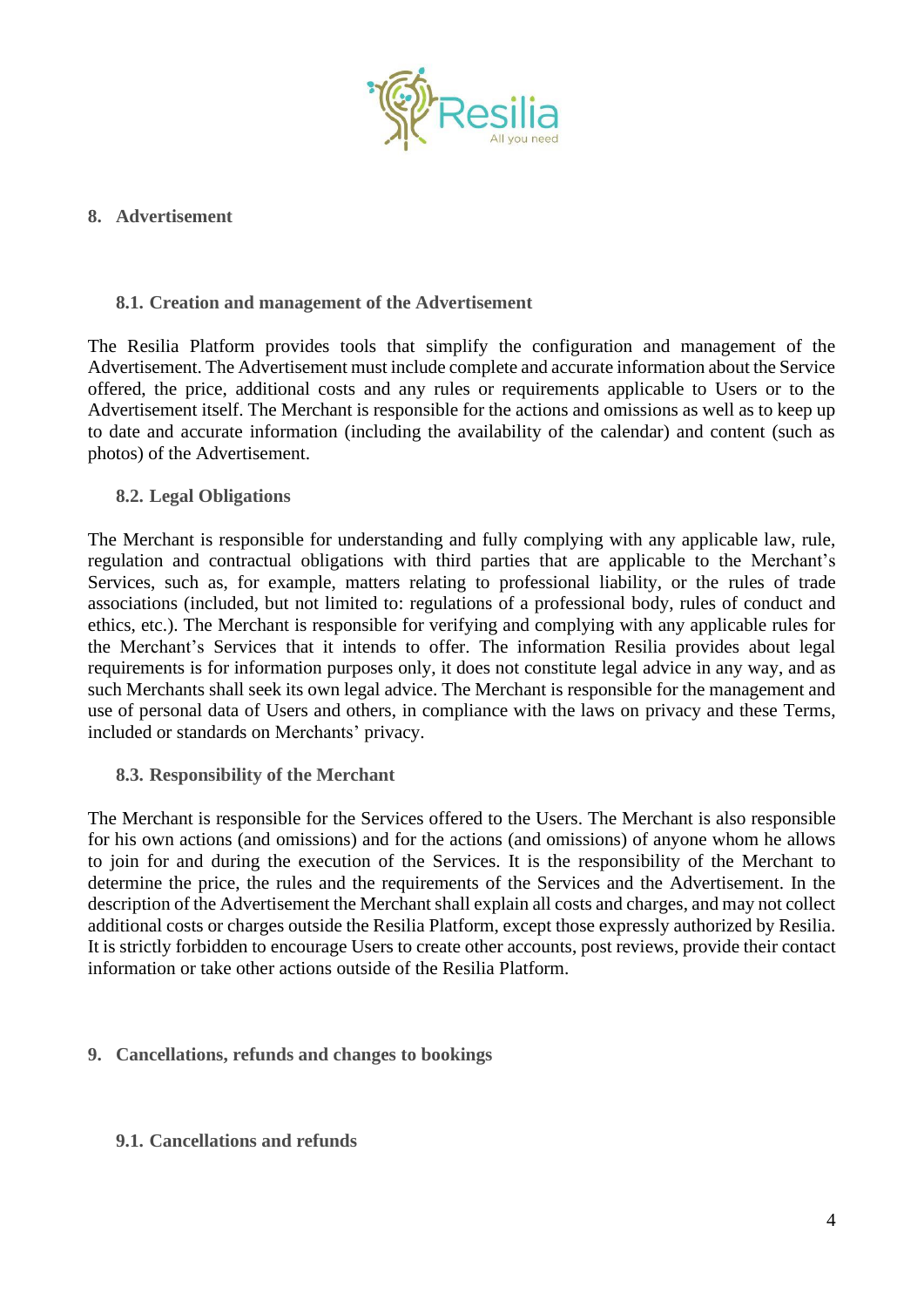

Resilia offers the possibility to cancel the booking free of charge, provided that such cancelation occurs no later than 24 hours before the performance of the Services. In this case, the total amount paid by the User for the booking will be returned by Resilia to the User, after deducting the expenses applied to Resilia for payment by electronic means and other essential economic commitments that acquired Resilia and/or the Merchant before the cancellation of the booking. However, in certain situations, other terms may prevail, which defines the amount reimbursed**.**

## **9.2. User cancellation**

In general, if a User cancels a booking, the amount paid to the Merchant is determined according with these Terms and/or the cancellation terms applicable to that specific booking. The Merchant shall not cancel a User's booking without a valid reason or to comply with the requirement of the applicable law. A cancellation of a User's booking without a valid reason could entail, at the discretion of Resilia, a cancellation fee and/or other applicable costs. If we reasonably expect to refund a User under any of these Terms, we may delay the payment of any compensation for such booking until a decision is made on the refund. You can appeal against a decision of Resilia by contacting Customer Service.

**9.3. Merchant cancellations**

If the Merchant cancels a booking with a valid motivation, as so deemed by Resilia, the fee payable to the Merchant will suffer a reduction equal to the amount that Resilia reimburses or otherwise provides as a compensation to the User and any other reasonable cost incurred by Resilia as a result of such cancellation. If a User request and receives a refund after the Merchant has already received the payment from Resilia, or if the amount of the refund and other costs incurred by Resilia exceeds the paid fees, Resilia may recover said amount from the Merchant, by deducting such amount from any future payments to the Merchant. The Merchant agrees that Resilia's refund policy and these Terms shall prevail over the cancellation terms that the Merchant have set in the Advertisement. If we reasonably expect to refund a User under any of these Terms, we may delay the payment of any compensation for such booking until a decision is made on the refund. You can appeal against a decision of Resilia by contacting Customer Service.

**9.4. Changes to bookings.** 

Users and Merchants are responsible for any changes to bookings that they agree to make via the Resilia Platform or require Resilia's Customer Service to make on their behalf ("Change to Booking") and agree to pay any additional amounts, fees or fees associated with any Change to Booking.

**10. Taxes**

### **10.1. Merchant's tax obligations.**

The Merchant is responsible, in accordance with the applicable law, to fulfill the own obligation to report, collect, pay or include in its price, any applicable VAT or other indirect taxes, income or other applicable taxes ("Taxes").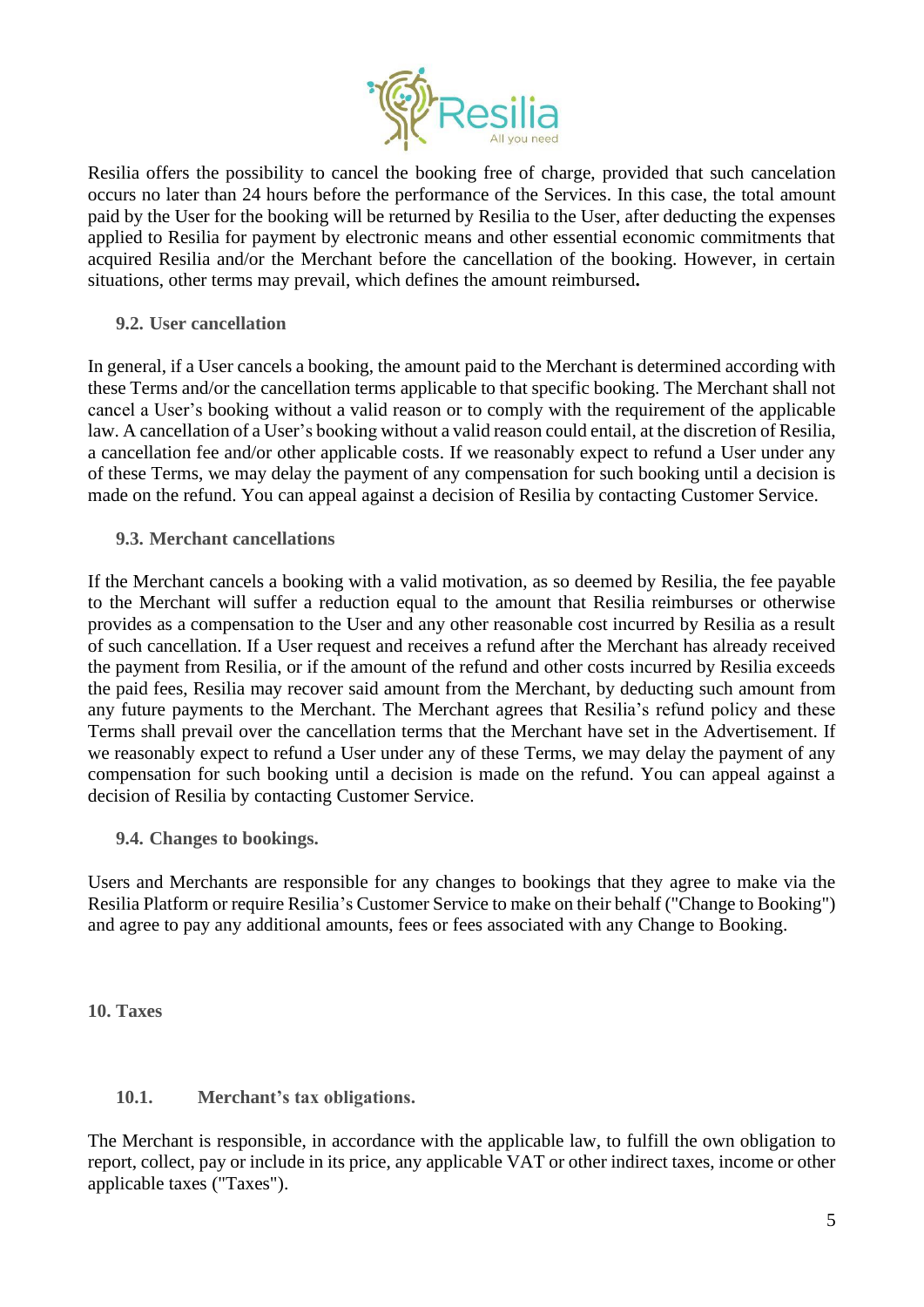

## **10.2. Tax information.**

In certain jurisdictions, the applicable law may require Resilia to collect and/or report tax information concerning the Merchant, as well it may be required to withhold any applicable tax from the fees payable to the Merchant. If the Merchant does not provide Resilia with the documentation deemed by Resilia as suitable to support compliance with such obligations, Resilia may withhold the fees up to the amount required by law, until the appropriate tax documentation is provided.

## **11. Service Review**

## **11.1. Reviews**

After each Merchant's Service, Users will have the opportunity to write their respective reviews. The above review must be accurate and may not contain discriminatory, offensive, defamatory or any other kind of language that breaches our Content Policy or our Review Policy. The Reviews are not verified by Resilia and can therefore be incorrect or misleading. If the Merchant receives 25 negative reviews within 3 months, his Profile on the Platform may be obscured for up to 60 days, at Resilia's discretion.

## **11.2. Contents**

Some sections of the Resilia Platform allow Members to provide feedback, text, photos, audio, video, information and other content (collectively, the "Content"). By providing Content, in any form and by any means, Members grant Resilia a non-exclusive worldwide royalty-free, sublicenseable and transferable license for the duration of the protection of the rights thus licensed, to access, use, store, copy, modify, create derivative works, distribute, publish, broadcast, stream, disseminate and otherwise exploit such Content in order to provide and/or promote the Resilia Platform in any way and by any medium, known or unknown at the time of use. If the Content includes Personal Information, said Content will be used only for such purposes only if the use complies with applicable data protection laws and in accordance with the Resilia Privacy Policy. If Resilia pays for the creation of Content or facilitates its creation, it may be the owner of such Content, in which case the additional terms may apply. Members are responsible for all Content they provide and warrant that they own it (or have permission) in order to grant Resilia the rights described in these Terms. Members are responsible if any of its Content breaches or infringes intellectual property or third party privacy rights. The content must comply with our Content Policy, which prohibits, inter alia, discriminatory, obscene, harassing, deceptive, violent and illicit language/content. Members agree that Resilia may make available automated services or tools to translate the Content and that its Content may be translated using such services or tools. Resilia does not guarantee the accuracy or quality of the translations, while Users and/or Merchants are responsible for verifying the correctness.

### **12. Platform rules of conduct**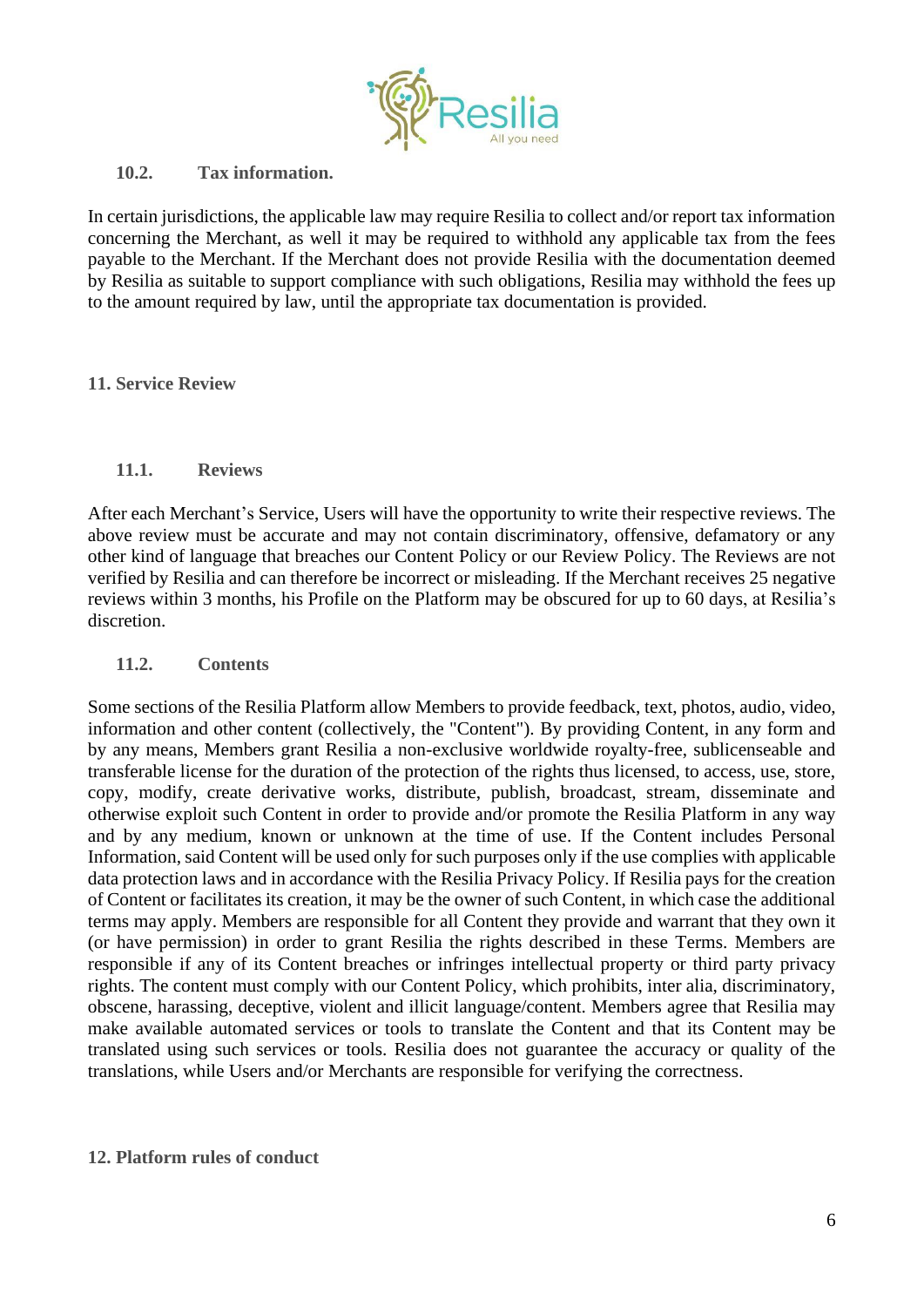

# **12.1. Rules.**

Members, and in specific Merchant, must respect the following rules and shall refrain from taking any actions which can induce others to violate them.

- Act with integrity and treat others with respect.
- Don't lie, represent something or someone incorrectly or pretend to be someone else.
- Communicate and interact with others in a polite and respectful way.
- Do not discriminate or harass others.
- Do not web-scrap, hack, decode, compromise or damage the Resilia Platform.
- Do not use bots, crawlers, scrapers or other automated tools to access or collect data or other content from or otherwise interact with the Resilia Platform.
- Do not hack, avoid, remove, compromise or otherwise attempt to circumvent any security or technological measure used to protect the Resilia Platform or Content.
- Do not decrypt, decompile, disassemble or decode, compromise or damage Resilia Platform.
- Do not use bots, crawlers, scrapers or other automated tools to access or collect data or other content from or otherwise interact with the Resilia Platform.
- Do not hack, avoid, remove, compromise or otherwise attempt to circumvent any security or technological measure used to protect the Resilia Platform or Content.
- Do not decrypt, decompile, disassemble or decode any software or hardware used to provide the Resilia Platform.
- Do not take any action that may damage or adversely affect the performance or proper functioning of the Resilia platform.
- Use the Resilia Platform only if you have permission under these Terms or another agreement with Reslia.
- Members may:
	- o Only use another Member's personal information if necessary to facilitate a transaction using the Resilia Platform, as authorized by these Terms.
	- o Not use the Resilia Platform, Resilia messaging tools or Users and/or Merchants' personal information to send commercial messages without their explicit consent.
	- o May use the Content made available through the Resilia Platform only if necessary to allow its use as a User or Operator.
	- o May not use the Content unless they have the permission of their owner or if the use is authorized by Resilia in these Terms or in another agreement with Reslia.
	- o Not request, make or accept bookings or payments outside the Resilia Platform, to avoid paying any costs, taxes or for any other reason.
	- o Not request or encourage Users to open an account, leave a review or otherwise interact with a third-party website, application or service before, during or after a booking, unless they receive permission from Resilia.
	- o Not take any action to manipulate the Resilia search algorithm.
	- o Must not book the Operator's Services unless they actually intend to use them.
	- o May not use, copy, display, mirror or framing the Resilia Platform, any Content, Resilia brand, page layout or design without the prior consent of Resilia.
- Comply with any and all applicable legal obligations.
- Understand and comply with the laws to which you are subject, including privacy, data protection and export laws.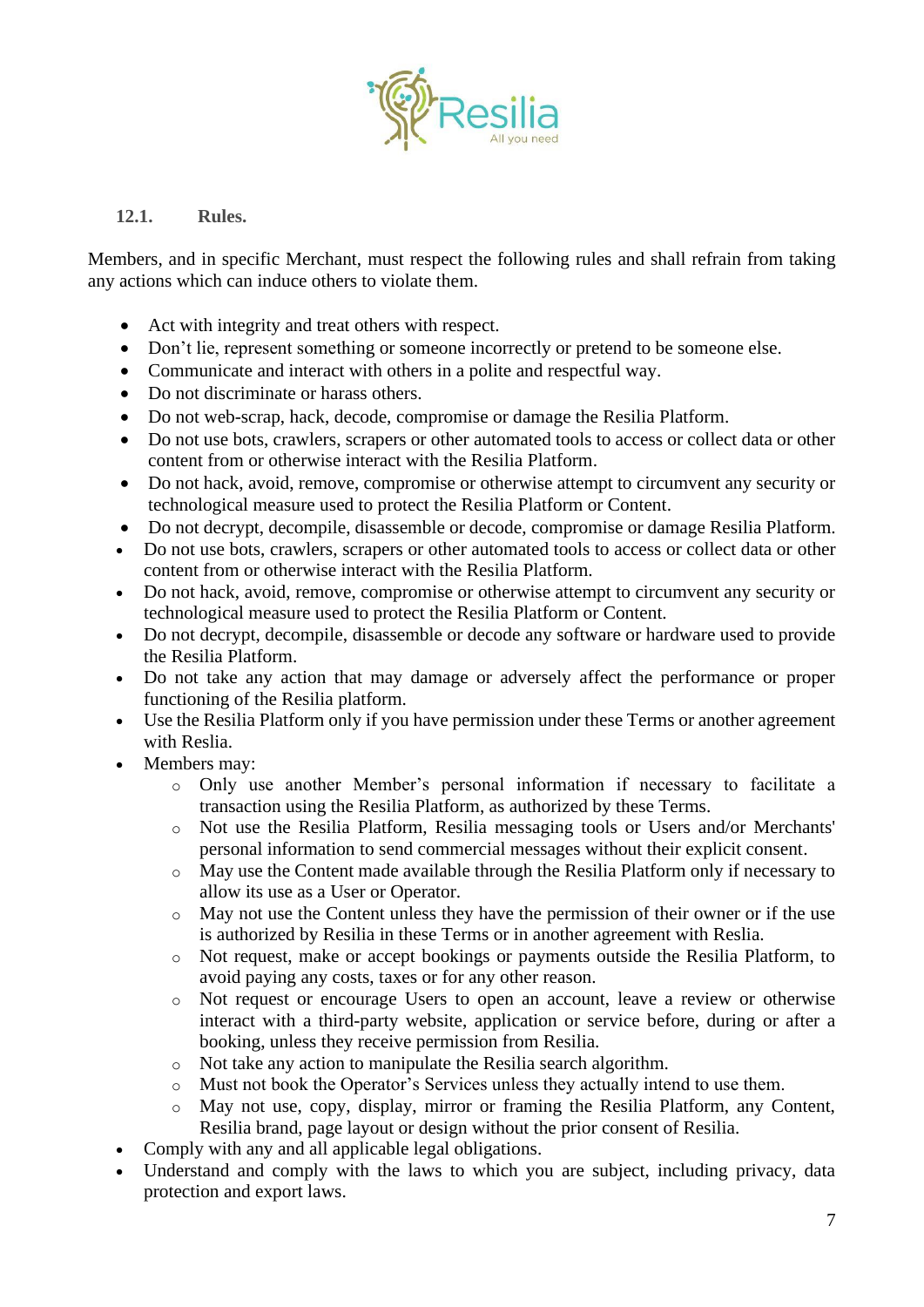

- If you provide Resilia with someone else's personal information, you must: (i) do so in accordance with applicable law, (ii) have permission to do so and (iii) authorize Resilia to process that information in accordance with Resilia's Privacy Policy.
- Read and comply with the Resilia Terms, Policies and Standards.
- Do not use the name, logo, trademark or trademarks of Resilia or others without permission.
- Do not use or register any domain name, social network account, trade name, trade mark, trademark, logo or other distinctive sign that may be confused with the Resilia's brand.

## **12.2. Violations report**

If a Member considers that another Member, Advertisement or Content poses an imminent risk to a person, they should immediately contact their local authorities before contacting Resilia. In addition, if a Member believes that a User, Merchant, Advertisement or Content has violated the Resilia's Standards, the Member shall report it to Resilia. If the Member have already filled a complaint with their local authorities, Resilia may request a copy of this report. Except as required by law, Resilia is not required to act in response to any report.

**13. Fees**

# **13.1. Fees payable to Resilia:**

To maintain the Resilia Platform, Merchants are required to pay an Annual Affiliation fee (calculated for each individual calendar year), plus a fee that will be retained by Resilia for each individual booking. The Merchant agrees that Resilia can modify and/or change these economic conditions by giving a by giving a 30 days' notice. In case Resilia modify the economic conditions applied to the single Merchant, and the Merchant does not agree, the Merchant can terminate immediately this agreement in accordance with Section 14.

Resilia will charge the following fees to the Merchant for the use of the Platform:

Annual Membership Fee:  $\pounds$  0,00 + VAT (until the 31/12/2022);  $\pounds$  150,00 + VAT (after the 31/12/2022)

- Booking fee:  $15% + \text{VAT}$
- Fees on electronic payments and receipts: none
- Charges for additional services: only if agreed.

For macro-categories involved in the consultancy sector such as, but not limited to, Lawyers, Private Bankers, Family Bankers, Real Estate, Insurers which requires a first free meeting with the User, Resilia will charge a fixed and variable fee in percentage of  $\pounds 8 + \text{VAT}$ .

Invoicing will take place on a weekly basis.

**14. Duration and termination**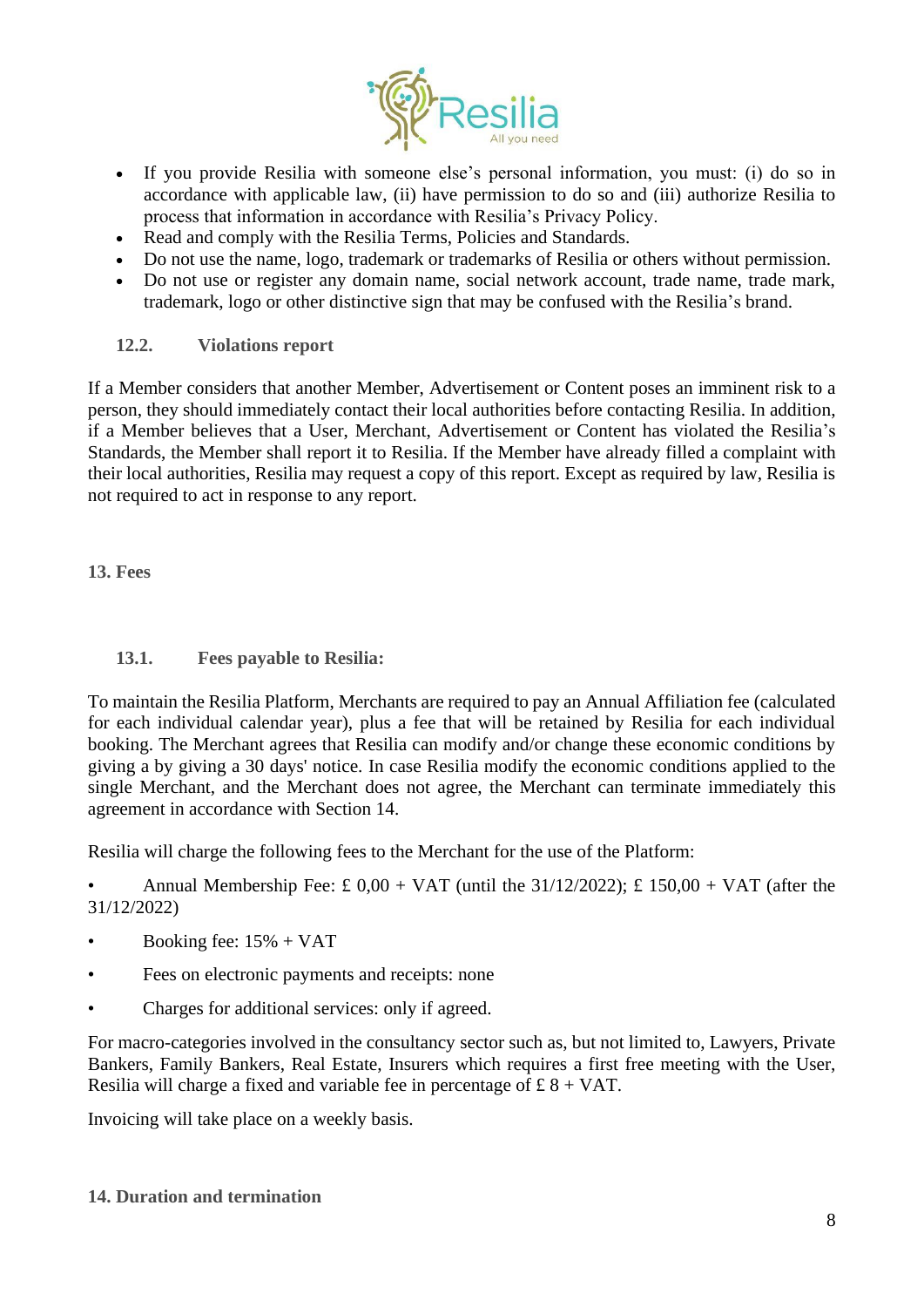

# **14.1. Duration**

If a Merchant: The agreement referred to in these Terms shall remain in force until such time as is agreed in separate agreement.

# **14.2. Termination.**

Parties may terminate this Agreement by giving a 30 days written notice. Resilia may also terminate this Agreement immediately and without notice and terminate access to the Resilia Platform if the Member(s) substantially breaches these Terms or the Resilia Policy, (ii) breaches applicable laws or (iii) such action is necessary to protect the personal integrity or property of Resilia, its Members or third parties (for example in case of fraudulent behavior of a Member) or (iv) the account has been inactive for more than two years

# **14.3. Termination effects**

Any confirmed booking will be automatically cancelled and the Users will receive a full refund.

Upon termination of this Agreement, the Merchant will not be entitled to restore his account or its Content. If access to or the use of the Resilia Platform has been restricted, or if the Resilia account has been suspended or this agreement has been terminated by Resilia, the Merchant will not be able to register a new account unless Resilia agrees.

# **14.4. Violations of Members**

# If a Member :

- breaches these Terms, Policies or Resilia Standards;
- breaches any applicable law, regulation or third-party rights;
- has repeatedly received negative reviews (refer to our Review Policy) or Resilia otherwise becomes aware of or receives complaints about the performance or conduct of that Member;
- has repeatedly cancelled confirmed bookings or has not responded to booking requests without a valid reason ;or,
- such action is necessary to protect the personal security or property of Resilia, its Members or third parties;

Resilia may, at Resilia's discretion:

- suspend or restrict the Member's access to or use of the Resilia Platform and/or their account;
- suspend or remove Advertisement, Reviews or other Content;
- cancel pending bookings;
- suspend or revoke any benefit given to the Member.

In case of non-substantial breaches or where otherwise appropriate, Resilia will communicate any measure it intends to take and will give the opportunity to cure the problem, unless such notification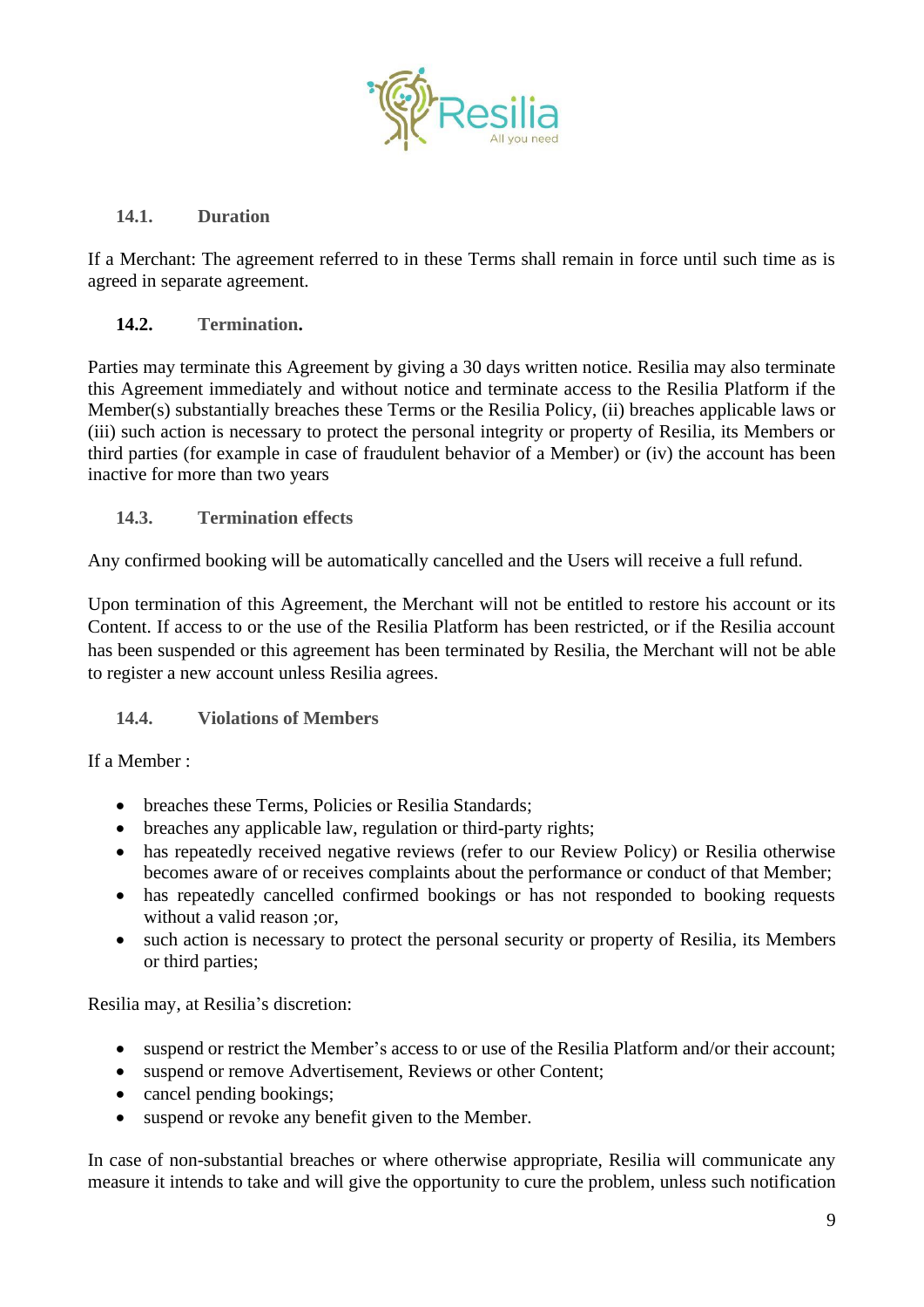

(i) prevents or hinders the detection or prevention of fraud or other illegal activities, (ii) harms the legitimate interests of other Users and/or Merchants or third parties, or (iii) breaches any applicable law.

## **14.5. Orders of a competent authority**

Resilia may take any action deemed reasonably necessary to comply with the applicable law, or the order or request of a court, law enforcement or other administrative agency or governmental body with jurisdiction.

### **14.6. Appeal.**

If Resilia takes any of the measures under these Terms, Members may appeal against this decision by contacting Resilia's Customer Service.

**14.7. Notices on copyright.**

If you believe that the Resilia's Platform Content breaches copyright, please notify us promptly.

## **15. Changes to these Terms.**

Resilia may change these Terms at any time. When substantial changes are made to these Terms, Resilia will publish the modified Terms on the Resilia Platform and update the "Last Updated" date indicated at the beginning of the same. Resilia will also communicate the changes by email, at least thirty (30) days before the date of entry into force of the same. If aMember does not agree to the Terms as amended, the Memeber may terminate this Agreement by giving a 30 day's written notice. If Resilia does not receive notice of termination of the agreement before the date on which the modified Terms becomes effective, the access or the use of the Platform will be consider as an agreement to said modified Terms

### **16. Claims**

Resilia acts only as an intermediary. Each Member is personally responsible for any material and/or personal damages committed. In spite of this, Resilia undertakes to support the parties, through Reslia's Customer Service, and the parties undertake to resolve any dispute in a confidential and friendly manner. If a Member provides evidence that another Member has wrongfully damaged their person or their property, the Member who filed the complaint may give notice to Resilia Customer Service. If the Member makes a complaint, the other Member shall have the opportunity to reply. Resilia may take any actions, as so deemed necessary by Resilia, against any Member with any remedy available under applicable law. Members should cooperate in good faith, provide any information required by Resilia, draw up any documents and take further reasonable action in regards to any claims for damages, any Members' complaints, or any claim relating to the provision or use of the Merchant's Services. Members may appeal against a decision by contacting Resilia Customer Service.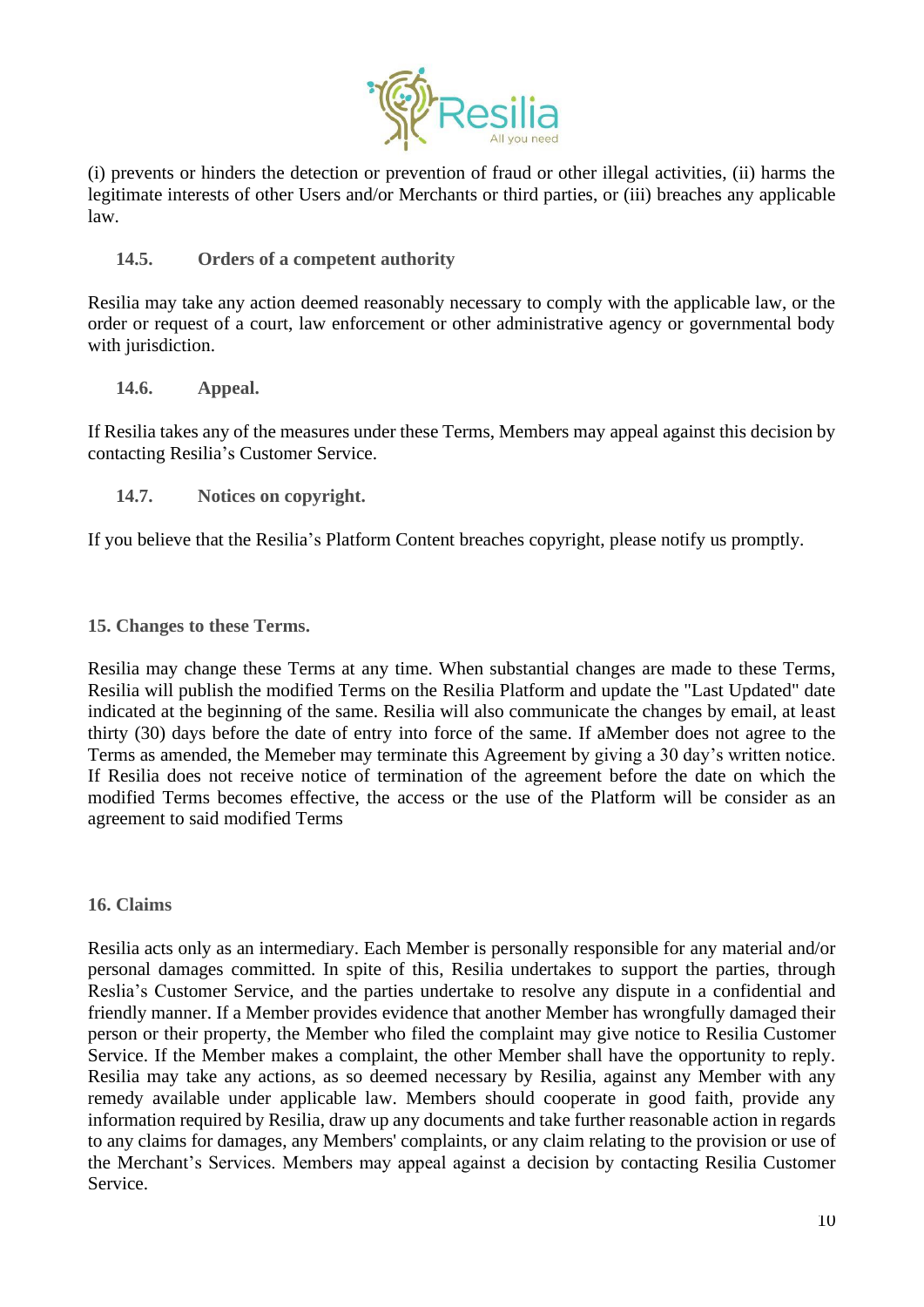

## **17. Role of Resilia.**

Resilia offers a platform that allows Members to publish, offer, search and book Merchant Services. When Members make or accept a booking, they are entering into a contract directly with each other. Resilia is not and does not become a party or other participant in any contractual relationship between Members. Resilia only act as a collection agent, as provided for in the Payment Terms. Resilia is committed to ensure the satisfaction of the Members, however Resilia does not control and cannot control the conduct or performance of Users and/or Merchants and does not guarantee (i) the existence, quality, safety, suitability or legality of any Advertisement or Merchant's Services or (ii) the truth or accuracy of any Advertisement Description, Review or other Content provided by Members. You acknowledge that Resilia has no general obligation to supervise the use of the Resilia Platform and to verify the information provided by Members, but that it has the right to review, disable access, remove or modify the Content for: (i) manage, protect and improve the Resilia Platform (including for fraud prevention, risk assessment, investigation and customer support); (ii) ensure compliance with these Terms by Members; (iii) comply with applicable law or the order or request of a court, law enforcement or other administrative agency or governmental body; (iv) process the Contents of the Members we believe harmful or objectionable; (v) take action established in these Terms; and (vi) maintain and enforce any quality or eligibility criteria, including by removing Ads that do not meet the quality and eligibility criteria. If Resilia removes or disables a Content, it will notify the Member and provide the reasons for such a measure, unless such communication (i) prevents or impedes the detection or prevention of fraud or other illegal activities, (ii) damage the legitimate interests of other Members or third parties, or (ii) infringe applicable laws.

Members may appeal against a decision of Resilia by contacting Resilia Customer Service. Members agree to cooperate and assist Resilia in good faith and to provide Resilia with information and to take any action that may reasonably be requested by Resilia in connection with any investigation undertaken by Resilia, regarding the use or abuse of the Resilia Platform.

### **18. Members Account**

You need to register an account to access and use the functions of the Platform. Registration is only permitted to legal persons, partnerships and natural persons of legal age. By registering an account, the Merchant declares and warrants that it is not a natural or legal person who is prohibited from using the Resilia Platform, in accordance with the laws of the place of residence or any other applicable jurisdiction. For the registration of an account, accurate, up-to-date and complete information is required, and the Merchant will take care to keep your account information up-to-date. You are not allowed to register more than one account or transfer your account to others. Members are responsible for maintaining the confidentiality and security of their account login credentials and are not permitted to disclose them to third parties. Members must immediately inform Resilia if there are suspicions that their credentials have been lost, stolen or their account is otherwise compromised. Members are responsible for all activities carried out within their Account on the Platform unless such activities have been carried out without their permission and the Member is otherwise negligent (for example, not reporting unauthorized use or loss of your credentials). If permitted by applicable law, Resilia may, without constituting an obligation: (i) require each Member to provide identification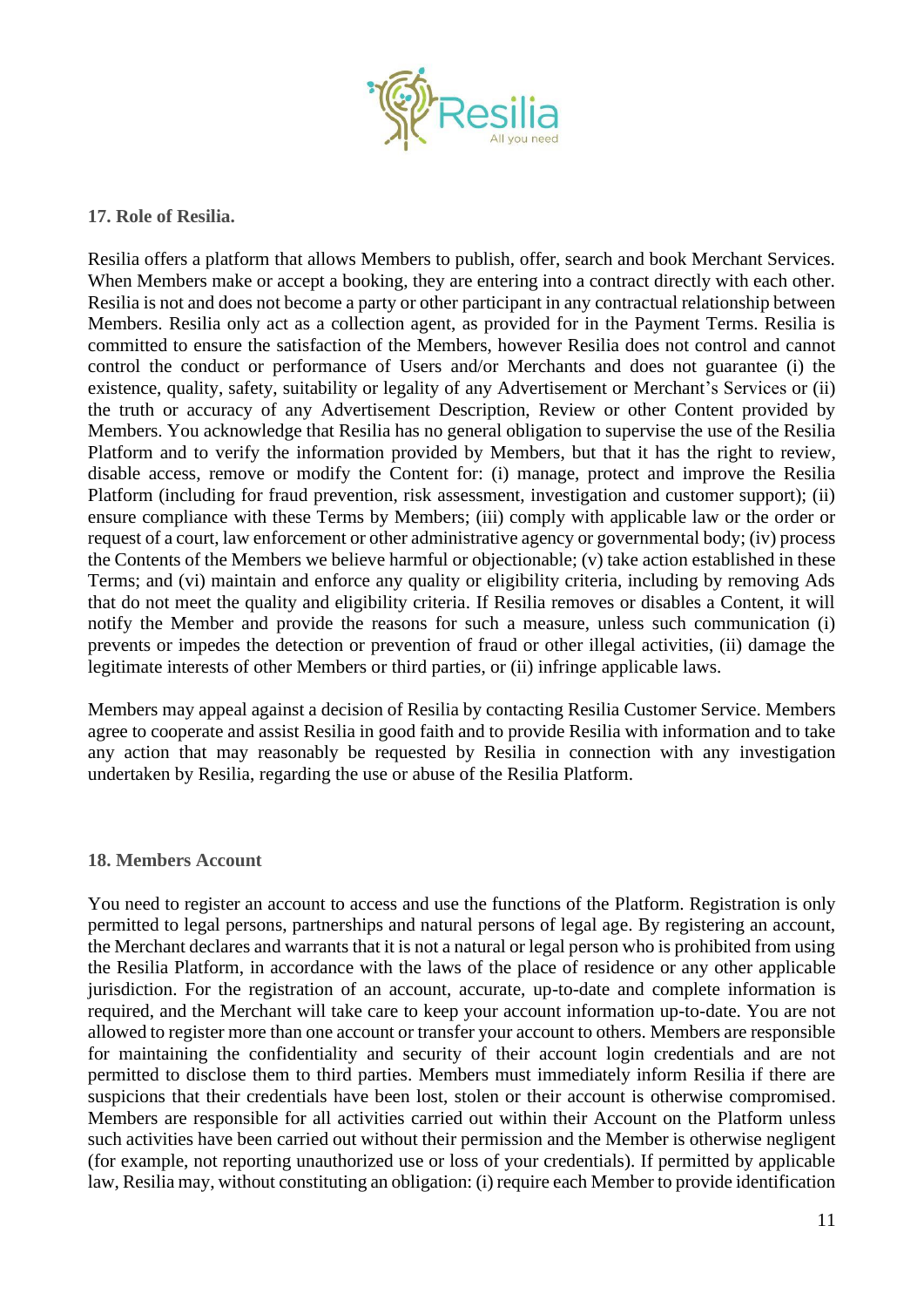

or other information; (ii) carry out checks to verify the identity or personal background of each Member; (iii) compare with third-party databases or other sources and request reports from service providers; and (iv) obtain reports from criminal records or records of sexual offences or their local equivalents.

### **19. Waiver**

Resilia does not warrant the existence, performance, safety, quality, legality or suitability of any User, Merchant, Merchant's Service, Advertisement or the conduct taken by any User and/or Merchant or any third party they wishes to involve in the performance of the Merchant's Services. Resilia does not warrant that a verification, identity checks or background checks has been conducted on any Members (where possible) as also the identification of any past misconduct or warrants the prevention of any future misconduct. Any reference to a "verified" Member (or similar term) only indicates that the Member or Resilia has completed a relevant verification or identification process and nothing else. Resilia is not responsible for interruptions or inconveniences to the Internet and telecommunications infrastructure that are beyond the control of Resilia and may result in interruptions in availability the telecommunications infrastructure that is outside the control of Resilia and may cause interruptions in the availability of the Resilia Platform. Resilia may limit, temporarily and taking into account the legitimate interests of the Members (e.g. by prior notice), the availability of the Resilia Platform or certain functionalities of the Resilia Platform if this is necessary in view of capacity limitations, the security or integrity of its servers or to perform maintenance to ensure the correct or improved functioning of the Resilia Platform.

# **20. Liability**

The extent of Resilia's liability under or in connection with this agreement (regardless of whether such liability arises in tort, contract or in any other way and whether or not caused by negligence or misrepresentation) shall be as set out in this clause. Resilia does not control the performance of the Merchants Services, as the Merchant itself is an independent professional party, and as such, any liability arising out of the performance of a Merchants Service shall be exclusively bear by the Merchant. Resilia shall not be liable for any consequential, indirect or special losses, and as such, shall not be liable for (whether direct or indirect): (a) loss of profit;(b)loss of use of data;(c)loss of use;(d)loss of production;(e)loss of contract;(f)loss of opportunity;(g)loss of saving, discount or rebate (whether actual or anticipated); or(h)harm to reputation or loss of goodwill. All warranties and conditions whether express or implied by statute, common law or otherwise are excluded to the extent permitted by law. Notwithstanding any other provision of this agreement, the liability of Resilia shall not be limited in any way in respect of the following: (a) death or personal injury caused by negligence of Resilia; (b) fraud or fraudulent misrepresentation of Resilia; or (c) any other losses which cannot be excluded or limited by applicable law.

### **21. Indemnification**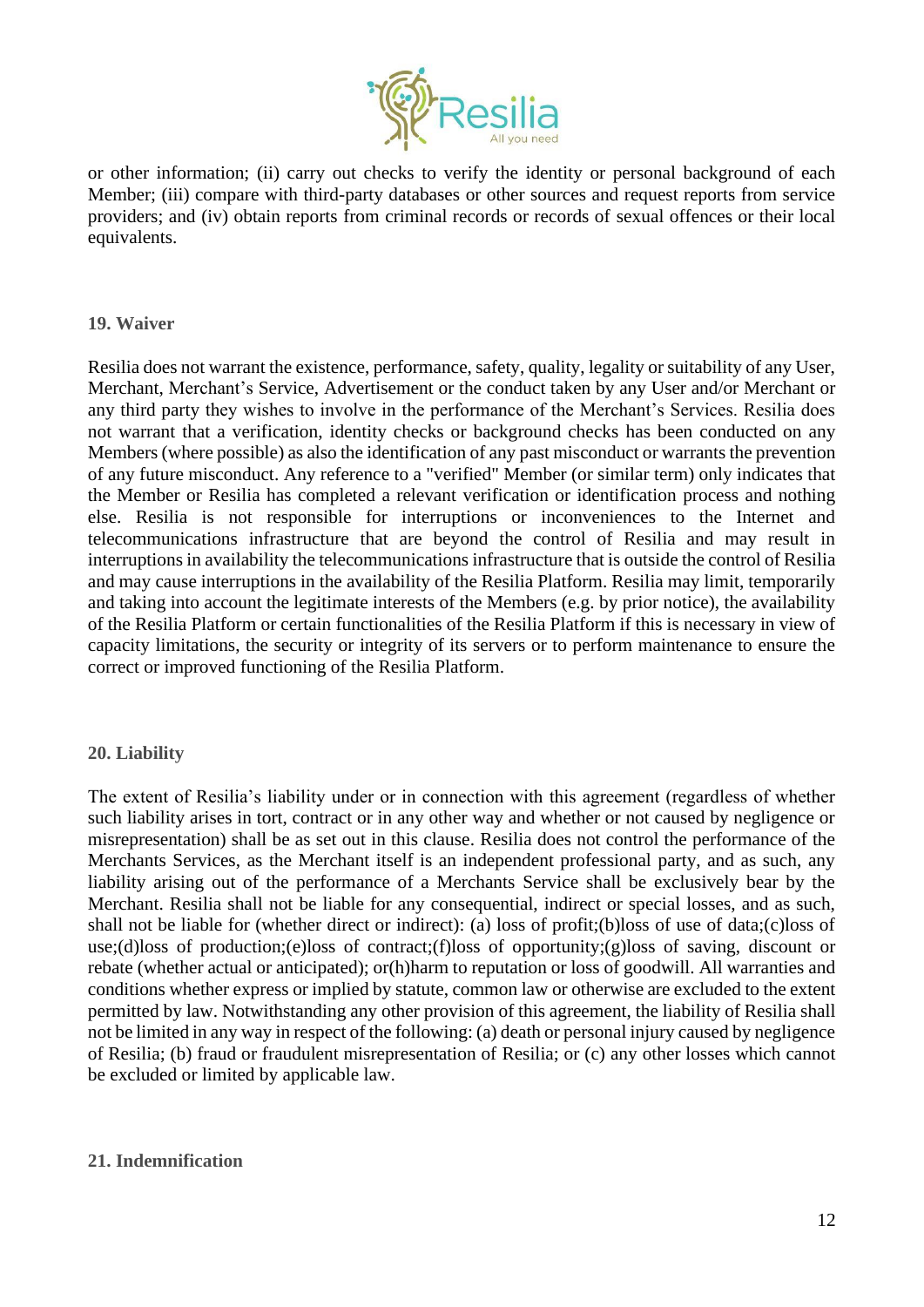

To the extent permitted by the applicable law, Members agree to defend and indemnify Resilia (including affiliates and their personnel) from and against any claims, liabilities, damages, losses and expenses, including, but not only, reasonable legal and accounting costs arising out of or in any way related to: (i) the breach of these Terms (including any additional or additional terms that apply to a product or function) or the Resilia Policies or Standards; (ii) improper use of the Resilia Platform; (iii) interaction with any Merchant and/or User, or use of other Merchant's Services, which cause, but not limited to, any injury, loss or damage (compensatory, direct, indirect, consequential or otherwise) of any kind arising out of or resulting from such interaction or use; (iv) omission or falsely declare, collect or pay taxes; or (v) a violation of any law, regulation or third party right, such as intellectual property or privacy rights. The indemnity obligation shall apply only if and in so far as there is a sufficient causal link between the claims, liabilities, damages, losses and expenses and the failure of the Member to fulfil a contractual obligation.

# **22. Applicable law and jurisdiction.**

These Terms are governed by and interpreted in accordance with the laws of England and Wales. The Parties irrevocably agrees that the courts of England and Wales shall have exclusive jurisdiction to settle any dispute or claim (including non-contractual disputes or claims) arising out of or in connection with this agreement or its subject matter or formation.

**23. Miscellanea**

# **23.1. Other terms incorporated by reference.**

The Policies, Standards and other additional terms and policies related to these Terms apply to the use of the Resilia Platform, are incorporated by referral and are part of the agreement with Resilia.

**23.2. Interpretation of these Terms.** 

Unless supplemented by internal product terms, conditions, policies, guidelines, standards and disclosures, these Terms constitute the entire agreement between the Parties regarding their access to or use of the Resilia Platform and supersede any previous agreement, in oral or written form, between the Parties. These Terms do not confer and cannot be interpreted as conferring rights or remedies on third parties. If any provision of these Terms is held invalid or unenforceable, this provision will be deleted and will not affect the validity and enforceability of the remaining provisions.

**23.3. No waiver.** 

Resilia's failure to enforce any right or provision of these Terms shall not constitute a waiver of such right or provision unless such waiver is expressly acknowledged and accepted by Resilia in writing. Except as expressly set forth in these Terms, the exercise by one of the Parties of any of the remedies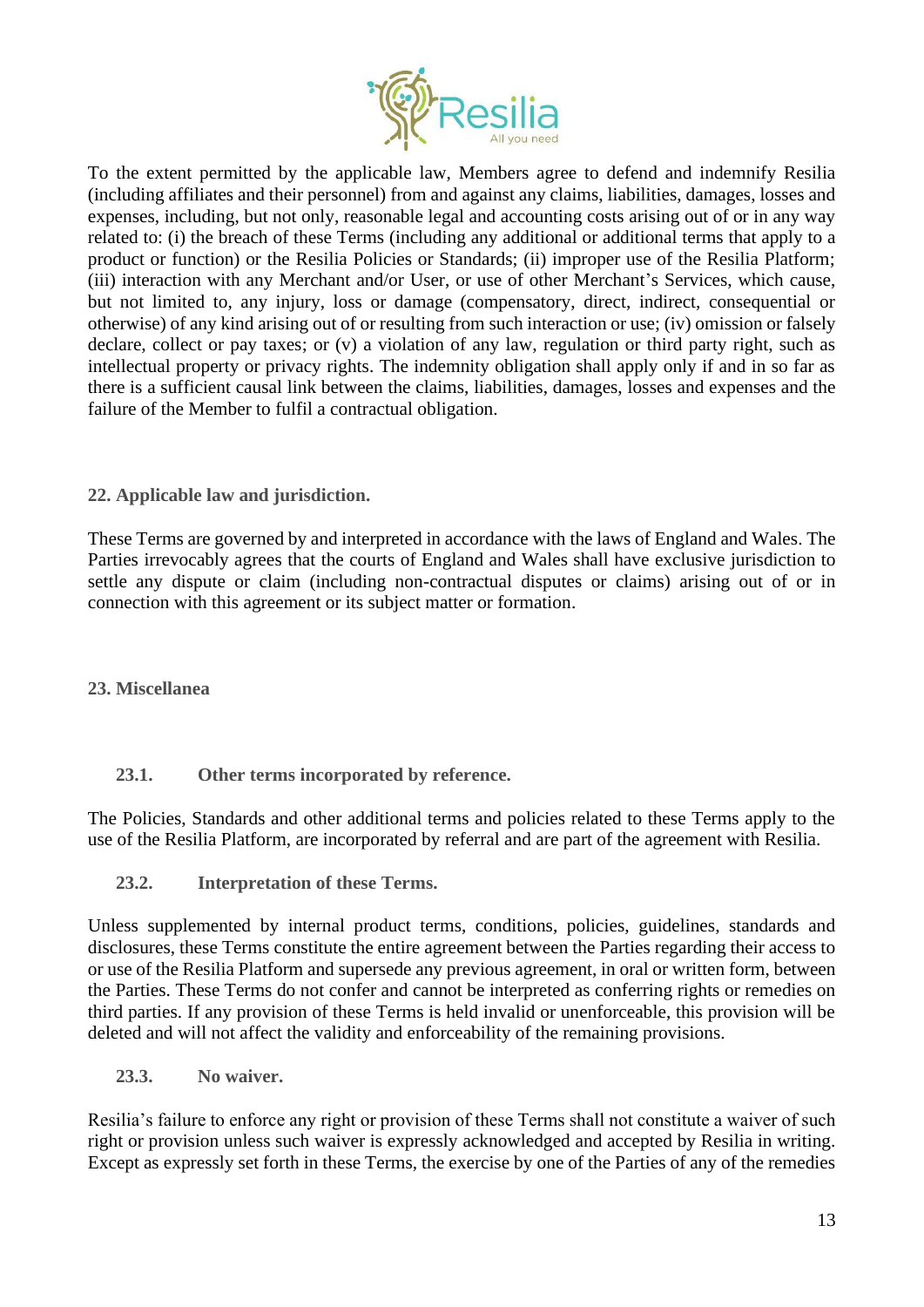

available to it under these Terms shall be without prejudice to the other remedies provided by these Terms or otherwise permitted by law.

## **23.4. Assigment**

Members may not assign, transfer or delegate this Agreement or their rights and obligations hereunder without the prior written consent of Resilia. Resilia reserves the right, at its sole discretion, without limitation, to assign, transfer or delegate this agreement and any of its rights and obligations herein provided by giving 30 days' notice. The right to terminate this Agreement at any time under these Terms shall remain unaffected.

## **23.5. Notice**

Unless otherwise provided, all notices or other communications to Members permitted or provided by this Agreement, will be sent electronically by Resilia via email, notification on the Resilia Platform or messaging service (including SMS, email), or by any contact method we allow you to use.

**23.6. Third party services.**

The Resilia Platform may contain links to third-party websites, applications, services or resources ("Third-Party Services") that are subject to different privacy terms and practices. Resilia is not responsible for any aspect of such Third Party Services and links to such Third Party Services do not constitute sponsorship.

# **23.7. Google Terms**

Some translations on the Platform are provided by Google. Google makes no warranties regarding translations, express or implied, including any warranties of accuracy, reliability, and any implied warranties of merchantability, fitness for a particular purpose, and non-infringement. Some areas of the Resilia Platform implement Google Maps/Earth mapping services, including Google Maps application programming interfaces (Apis). Use of Google Maps/Earth is subject to the additional Google Maps/Google Earth Terms of Service.

**23.8. Apple Terms.** 

If a Member access or download Resilia's on the Apple Store, agree the End User License Agreement for the Apple Licensed Application.

# **23.9. Resilia's Platform content.**

The Content made available through the Resilia Platform may be protected by copyright, trademark and/or other applicable laws. Members acknowledge that all intellectual property rights to such Content are the exclusive property of Resilia and/or its licensors and agree not to remove, alter or obscure any copyright, trade mark, service mark or other property rights indicators. You may not: use, copy, adapt, modify, create derivative works from: distribute, license, sell, transfer, show or publicly perform, transmit, disseminate or otherwise exploit any Content obtained through the Resilia Platform, unless you are the legitimate owner of such Content or, as expressly permitted in these Terms. In accordance with these Terms, Resilia grants a limited, revocable, non-exclusive,